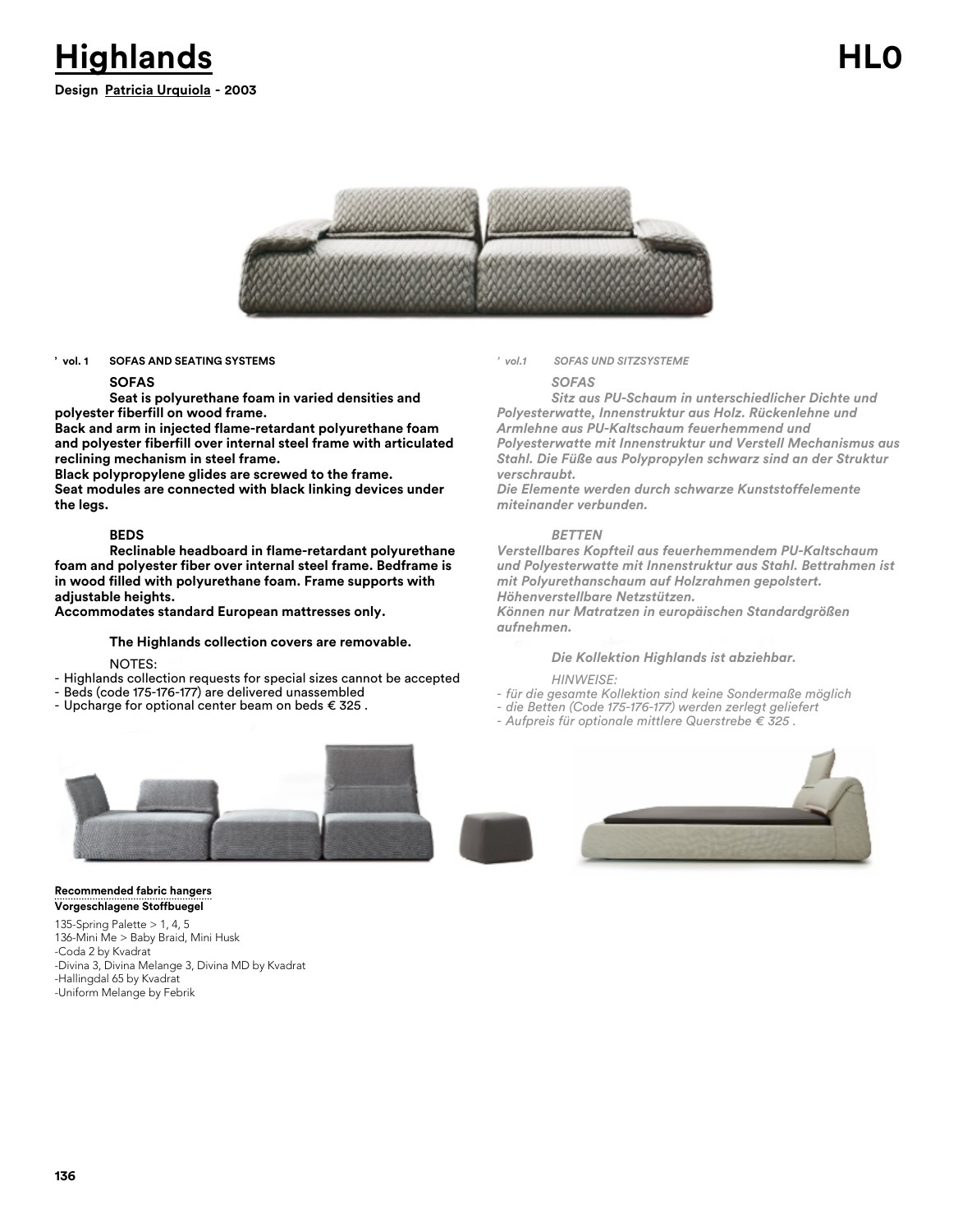

**Sofa 2-Sitzig Major Sofa 3-Sitzig**



# **12**,1 mt. ★ 23,1 m<sup>2</sup> → 2,2 m<sup>3</sup> ▲ 105 Kg



### **3 seater sofa knocked down 275 Sofa 3-Sitzig abmontiert 275**



### **1 seater element 83 1 seater element 100**



| Zentralelement 100                                                 | 011 |
|--------------------------------------------------------------------|-----|
| <b>※</b> 4,8 mt. ★ 9,2 m <sup>2</sup> → 0,8 m <sup>3</sup> ▲ 36 Kg |     |
| 90<br>٠<br>ిజ్                                                     |     |
| <sub>ဒိုဝ</sub> ိ<br>100                                           |     |

#### **1 seat. elem.left without armrest 120 1 seat. elem.right without armrest 120**



 $\frac{1}{143}$ 

 $\frac{1}{2}$  4,5 mt. ★ 8,6 m<sup>2</sup> <del>1</del> m<sup>3</sup> ▲ 43 Kg



 $\mathbf{r}$ 



###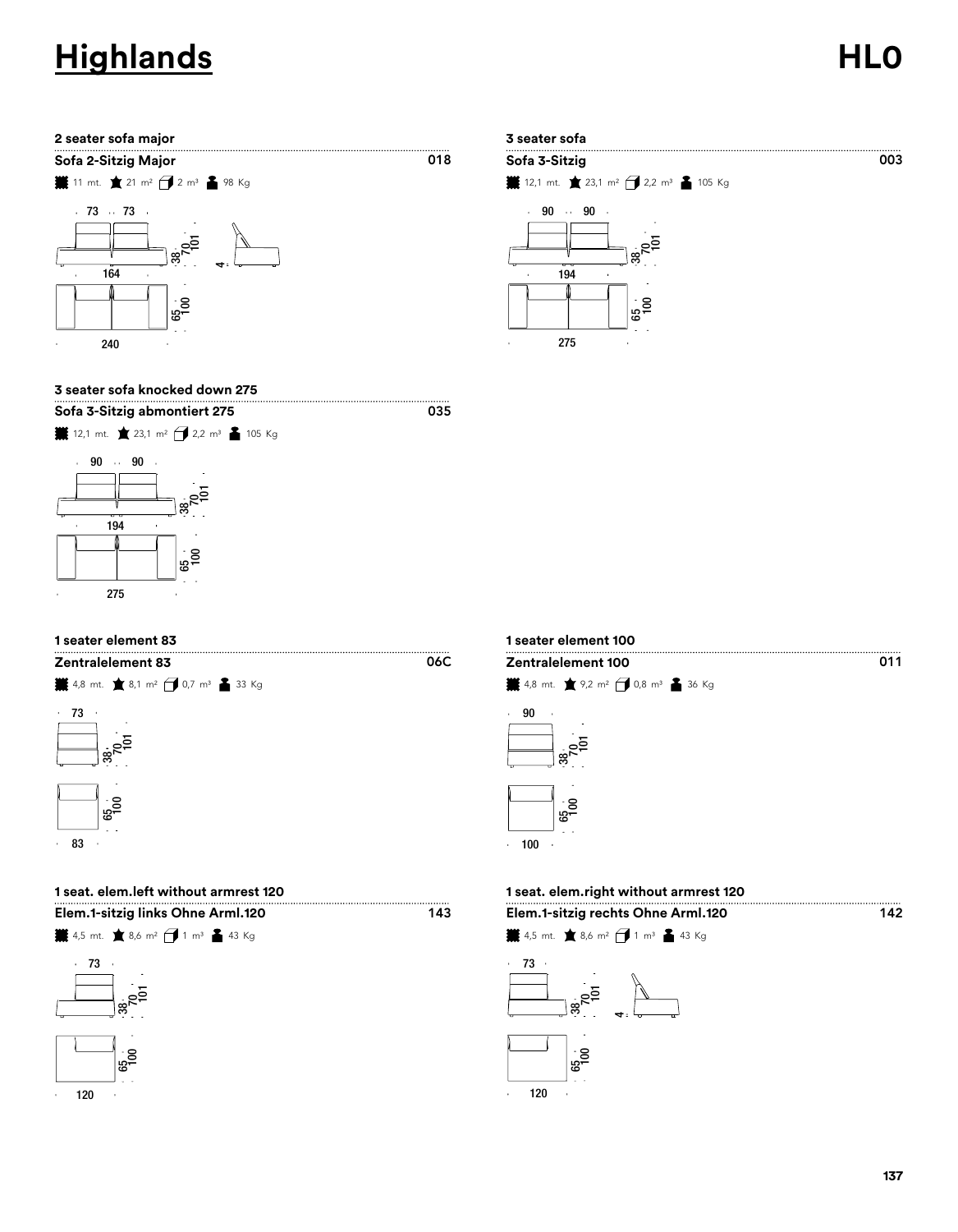04S



06E

**業** 5,5 mt. ★ 10,5 m<sup>2</sup> → 1 m<sup>3</sup> ▲ 51 Kg





| Elem.1-sitzig Armlehne links 137 |                                                            |  |  |  |
|----------------------------------|------------------------------------------------------------|--|--|--|
|                                  | ₩ 6 mt. ★ 11,5 m <sup>2</sup> → 1,1 m <sup>3</sup> ▲ 54 Kg |  |  |  |





| 1 seat. elem.right without armrest 137                                                                      |     |  |  |
|-------------------------------------------------------------------------------------------------------------|-----|--|--|
| Elem.1-sitzig rechts Ohne Arml.137                                                                          | 140 |  |  |
| $\frac{11}{24}$ 5 mt. $\frac{1}{2}$ 9,5 m <sup>2</sup> $\frac{1}{2}$ 1,1 m <sup>3</sup> $\frac{2}{3}$ 46 Kg |     |  |  |
| 90<br>ిద్                                                                                                   |     |  |  |
|                                                                                                             |     |  |  |

### 06D  $\frac{1}{2}$  5,5 mt. ★ 10,5 m<sup>2</sup> <del>1</del> m<sup>3</sup> ▲ 51 Kg 5<br>50<br>50 ظ≦ **1 seater element armrest left 120 1 seater element armrest right 120 Elem.1-sitzig Armlehne links 120 Elem.1-sitzig Armlehne rechts 120**

### $\frac{1}{2}$  6 mt. ★ 11,5 m<sup>2</sup> 1,1 m<sup>3</sup> ▲ 54 Kg ಣ-<br>ದೈ <u>a</u> **1 seater element armrest left 137 1 seater element armrest right 137 Elem.1-sitzig Armlehne links 137 Elem.1-sitzig Armlehne rechts 137**







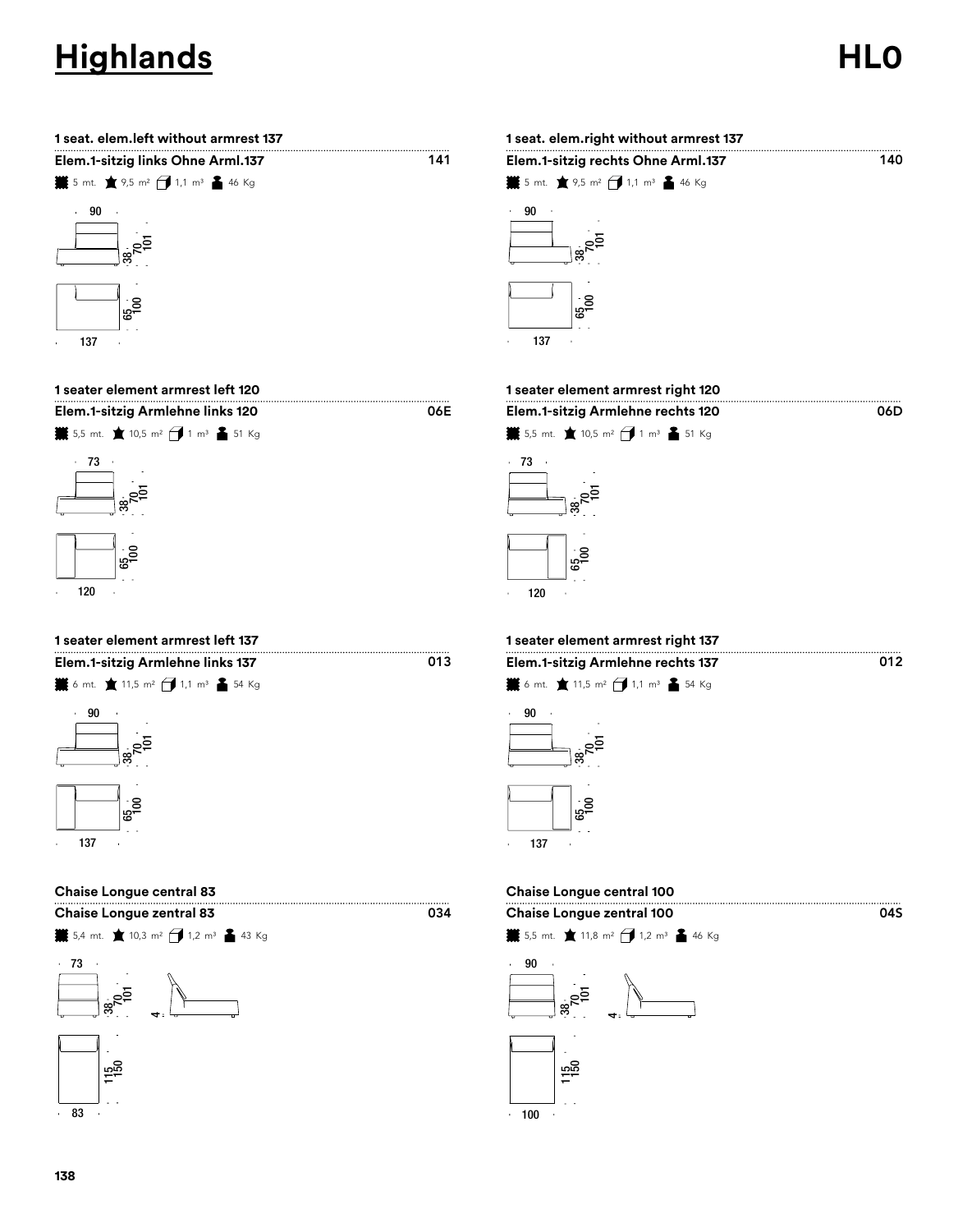

**Hocker 100x100¥** 2,9 mt. ★ 3,5 m<sup>2</sup> → 0,5 m<sup>3</sup> ▲ 24 Kg  $\overline{a}$